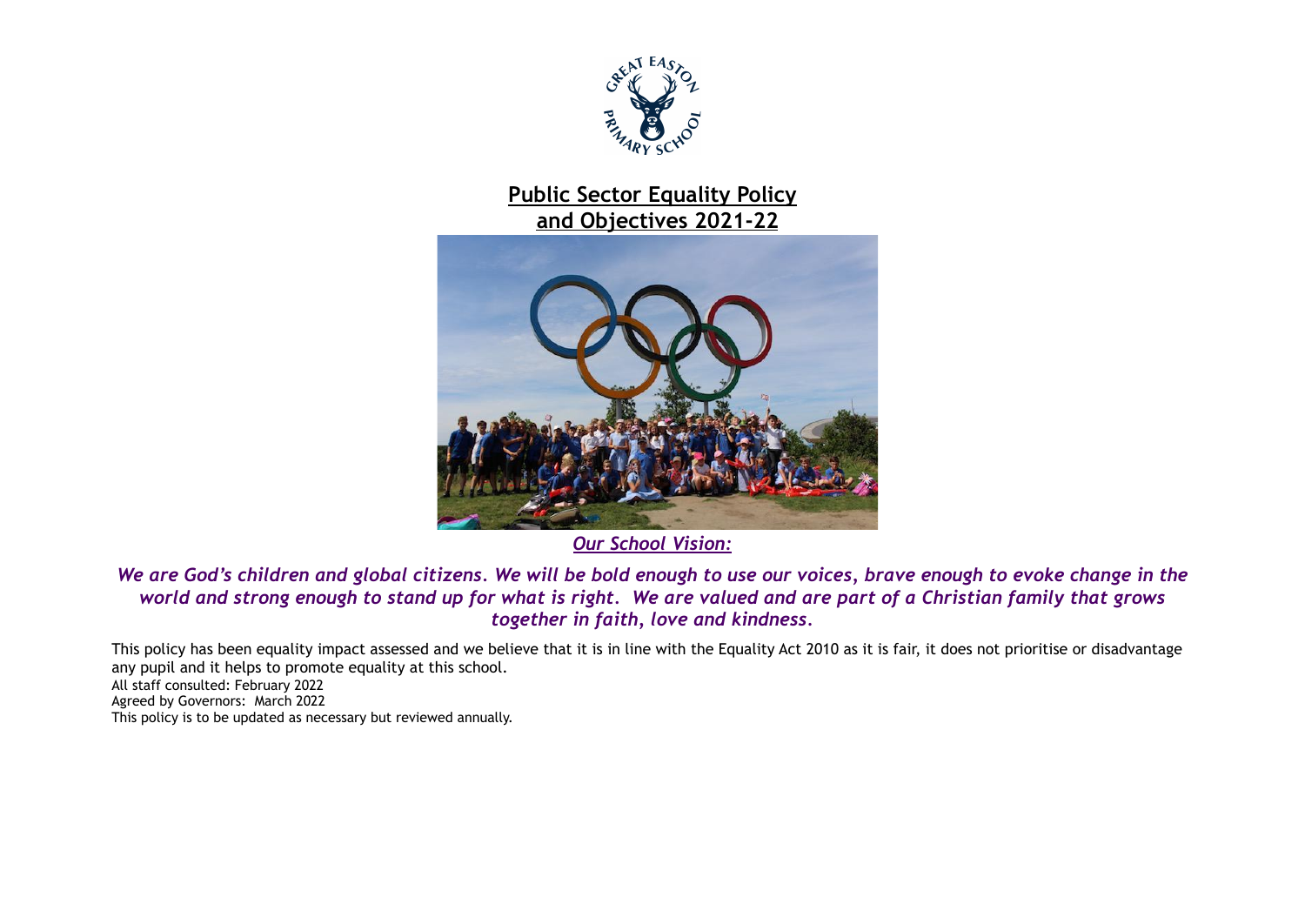

We aim to be a community where everyone is treated fairly and with respect. We want everyone to reach their potential, and we recognise that for some pupils extra support is needed to help them to achieve and be successful.

We are required to publish equality information as well as equality objectives, which show how we plan to reduce or remove particular inequalities or disadvantages. This information is reviewed and updated annually.

The equality duty supports good education and improves pupil outcomes. It helps us as a school to identify priorities such as underperformance, poor progression, and bullying. It does this by requiring it to collate evidence, take a look at the issues and consider taking action to improve the experience of different groups of pupils. It then helps us to focus on what can be done to tackle these issues and to improve outcomes by developing measurable equality objectives.

Our school is committed to equality both as an employer and a service-provider and we carry out our day to day work through **our embedded values: Courage, compassion, forgiveness and joy.**

1. We strive to ensure that everyone is treated fairly and with respect.

2. We work passionately to make sure that our school is a safe, secure and stimulating place for everyone.

3. We recognise that people have different needs, and we understand that treating people equally does not always involve treating them all exactly the same.

4. We recognise that for some pupils extra support is needed to help them to achieve and be successful.

5. We try to make sure that people from different groups are consulted and involved in our decisions, for example through talking to pupils and parents/carers, and through our school staff and pupil leaders.

6. We aim to make sure that no-one experiences harassment, less favourable treatment or discrimination because of their age; any disability they may have; their ethnicity, colour or national origin; their gender; their gender identity or reassignment; their marital or civil partnership status; being pregnant or having recently had a baby; their religion or beliefs; their sexual identity and orientation.

We welcome our general duty under the Equality Act 2010 to eliminate discrimination, to advance equality of opportunity and to foster good relations, and our specific duties to publish information every year about our school population; to explain how we have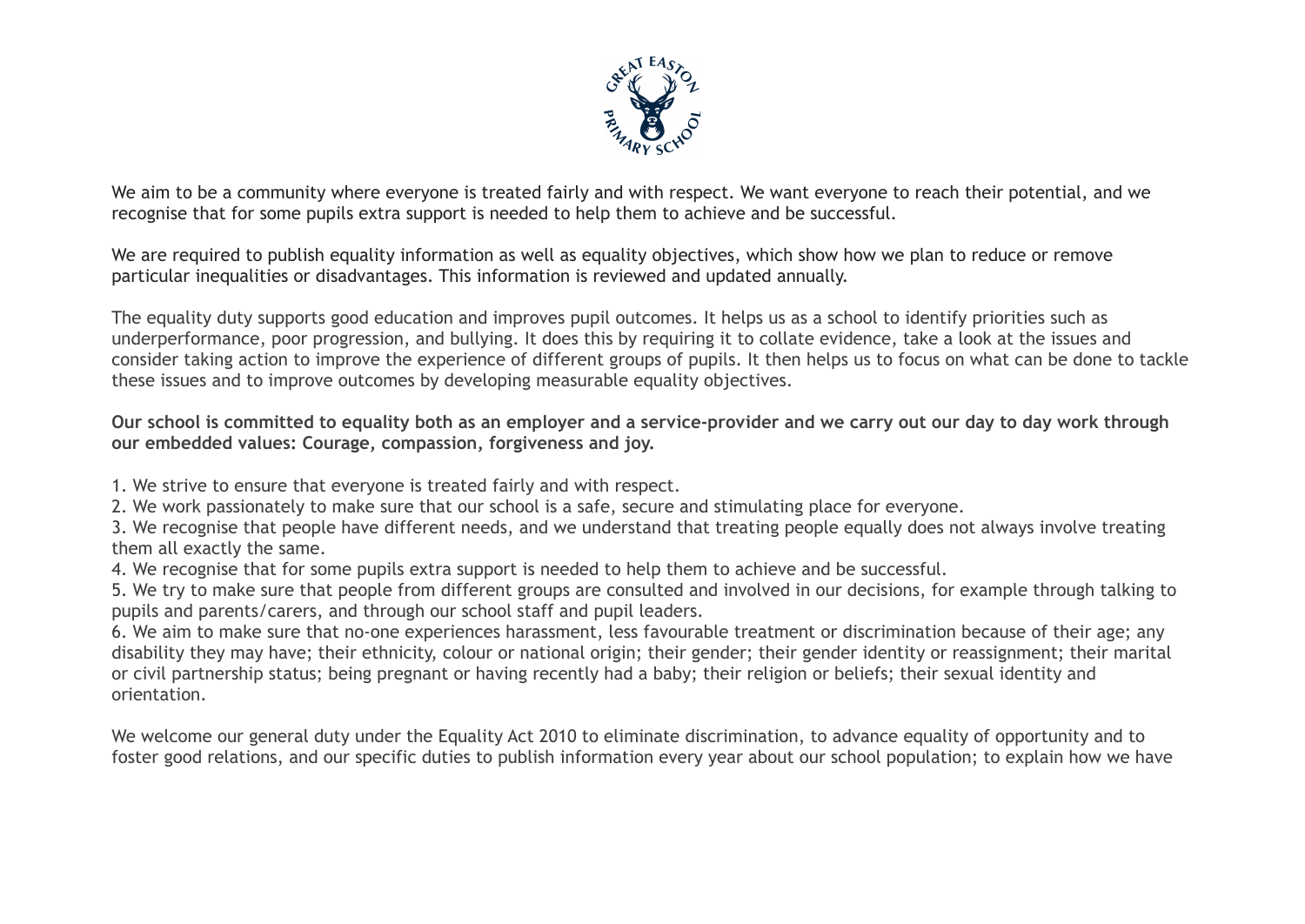

due regard for equality; and to publish equality objectives which show how we plan to tackle particular inequalities, and reduce or remove them.

We also welcome our duty under the Education and Inspections Act 2006 to promote community cohesion.

We welcome the emphasis in the Ofsted inspection framework on the importance of narrowing gaps in achievement which affect, amongst others:

- 1. Pupils from certain cultural and ethnic backgrounds
- 2. Pupils who belong to low-income households and pupils known to be eligible for free school meals
- 3. Pupils who have a disability, or who are in the process of being diagnosed as having a disability
- 4. Pupils who have special educational needs
- 5. Boys in certain subjects, and girls in certain other subjects.
- 6. Vulnerable Pupils, where home circumstances are known or believed to be unsettled in some way, causing some level of concern.

The Equality Act 2010 requires us to publish information that demonstrates that we have due regard for the need to:

1. Eliminate unlawful discrimination, harassment, victimisation and any other conduct prohibited by the Equality Act 2010

- 2. Advance equality of opportunity between people who share a protected characteristic and people who do not share it
- 3. Foster good relations between people who share a protected characteristic and people who do not share it.

At Great Easton Primary School we have rigorous systems for monitoring standards and challenging any underperformance; our responsibility in this equality duty is scheduled as part of this rigorous process.

There are pupils at our school with different types of disabilities and these include:

- 1. Asthma & Eczema
- 2. Physical Disability
- 3. Attention Deficit Disorder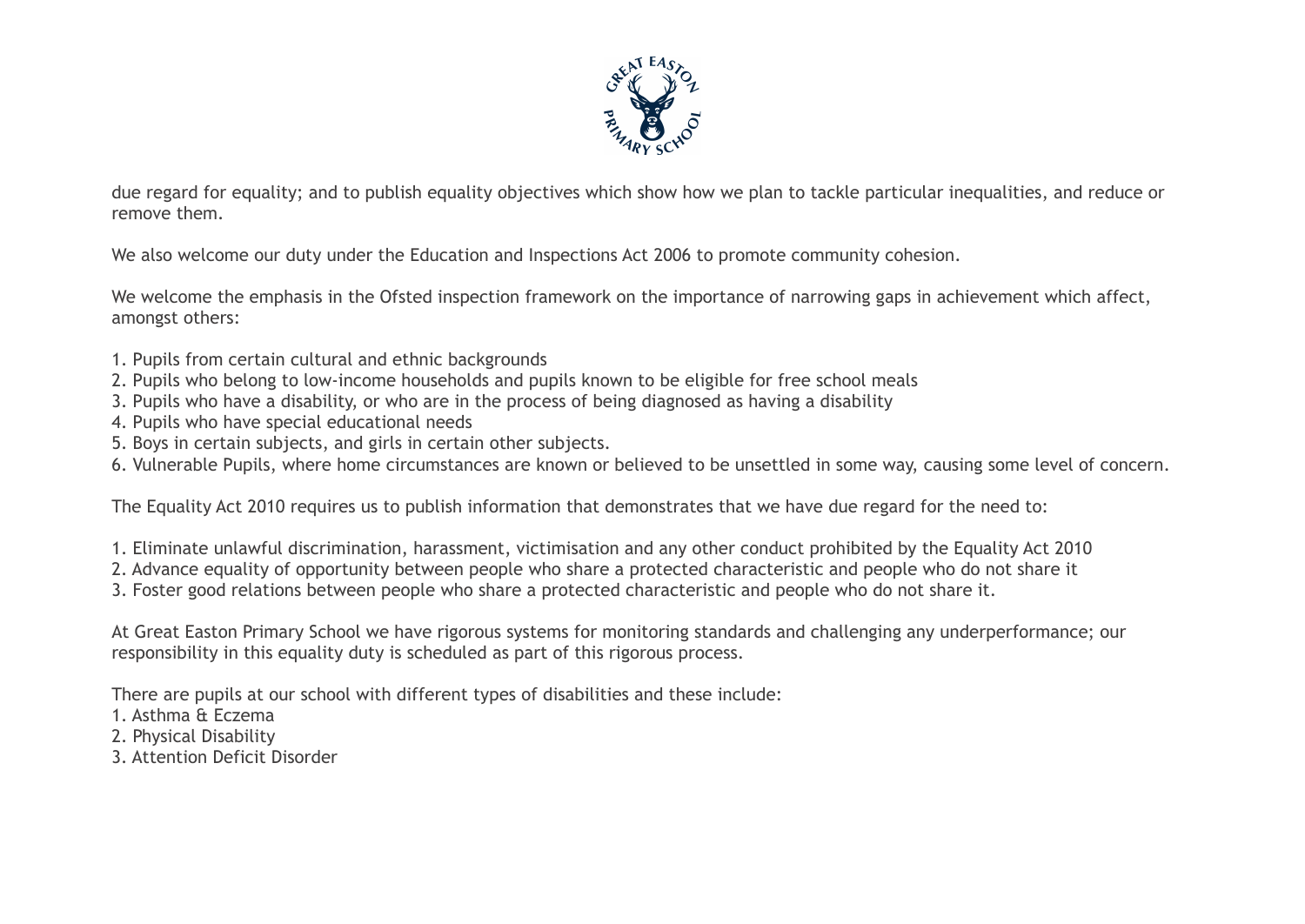

4. ASD (Autistic Spectrum Disorder)

5. Global Learning delay

6. Epilepsy

### **Disability**

The Equality Act defines disability as when a person has a 'physical or mental impairment which has a substantial and long term adverse effect on that person's ability to carry out normal day to day activities.'

1. We are aware of the requirements of the Equality Act 2010 that it is unlawful to discriminate, treat some people less fairly or put them at a disadvantage.

2. Where applicable our policies make explicit that we aim to give careful consideration to equality issues and as policies are reviewed in line with the monitoring cycle they will be edited to reflect this requirement

3. We try to keep an accurate record, when possible and appropriate, of the protected characteristics of our pupils and employees at whole school and year group levels

4. We analyse our data to ensure we act upon any concerns in relation to the protected groups and the SenCo and Headteacher meet termly with teachers in Pupil Progress meetings

5. We record any racist or homophobic incidents and act upon any concerns and report this to the LA and the Governing body on a termly basis

6. The whole staff team is concerned with closing gaps, this is reflected in the school's vision and values.

7. We give due regard for equality issues in decisions and changes we make.

8. We deal promptly and effectively with all incidents and complaints of bullying and harassment that may include cyber-bullying and prejudice-based bullying related to disability or special educational need, ethnicity and race, gender, gender reassignment, pregnancy or maternity, religion and belief and sexual orientation. We keep a record of all such incidents and notify those affected of what action we have taken and importantly monitor the impact our provision has had.

9. We provide training to all staff in relation to dealing with bullying and harassment incidents. We are a Stonewall Champion school and staff are aware of the seriousness of homophobic bullying.

10. We have a special educational needs policy that outlines the provision the school makes for pupils with special educational needs.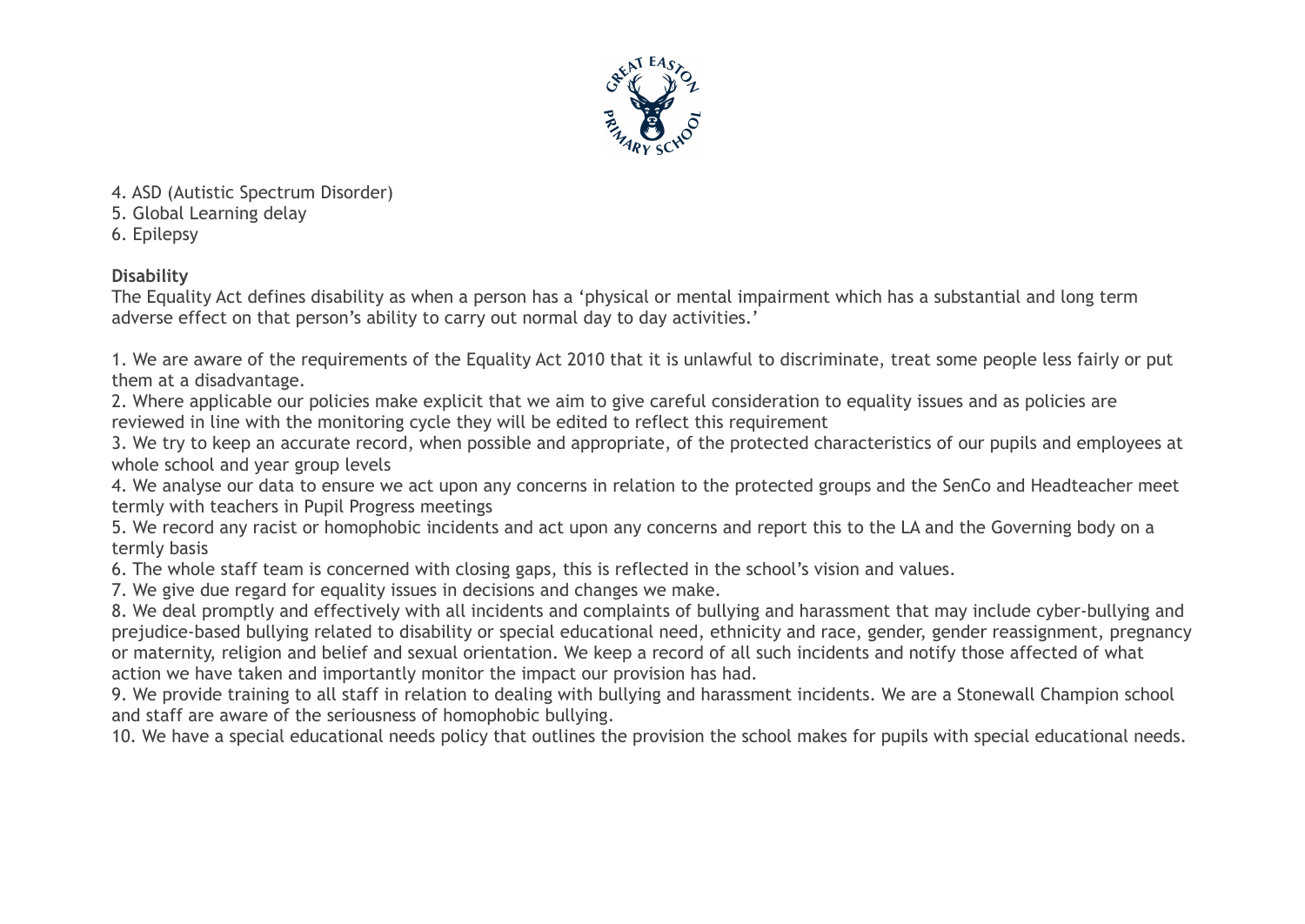

Under the Equality Act 2010, we are also required to have due regard to the need to advance equality of opportunity and foster good relations. This includes steps we are taking to tackle disadvantages and meet the needs of particular individuals and groups of pupils.

Disability: We are committed to working for the equality of people with & without disabilities:

- We provide good quality training for our staff on inclusion
- When required we gain external advice and support for many different professionals
- We promote positive links with our parents
- Specific targeted support where appropriate
- Annual reviews and One Plan meetings are undertaken to review progress and plan provision
- Liaising and working in partnership with a number of professional organisations
- A wide range of resources stored in an easily accessible central location
- Our school admissions criteria welcomes all pupils
- We work with local nurseries ensuring transition into Reception is effective & as smooth as possible
- Regular meetings with parents and carers
- We enable all pupils to learn about the experiences of people with disabilities and the discriminatory attitudes they often experience and how we can help prevent this
- We ensure that the curriculum and resources we use have positive images of people with disabilities
- Children experience a positive start. Parents and carers are kept well informed.
- Effective, positive relationships with parents and carers, school and home working in partnership to support the child.
- Effective inclusion of children with disabilities.
- Pupil voice shows that our children with additional needs are happy in school

#### **Great Easton Primary: Public Sector Equality Duty Statement**

This information describes how the Governing Body of Great Easton Primary School intends to fulfil its responsibilities under the Public Sector Equality Duty with regard to its workforce. The Equality Objectives is also part of the School Improvement Plan.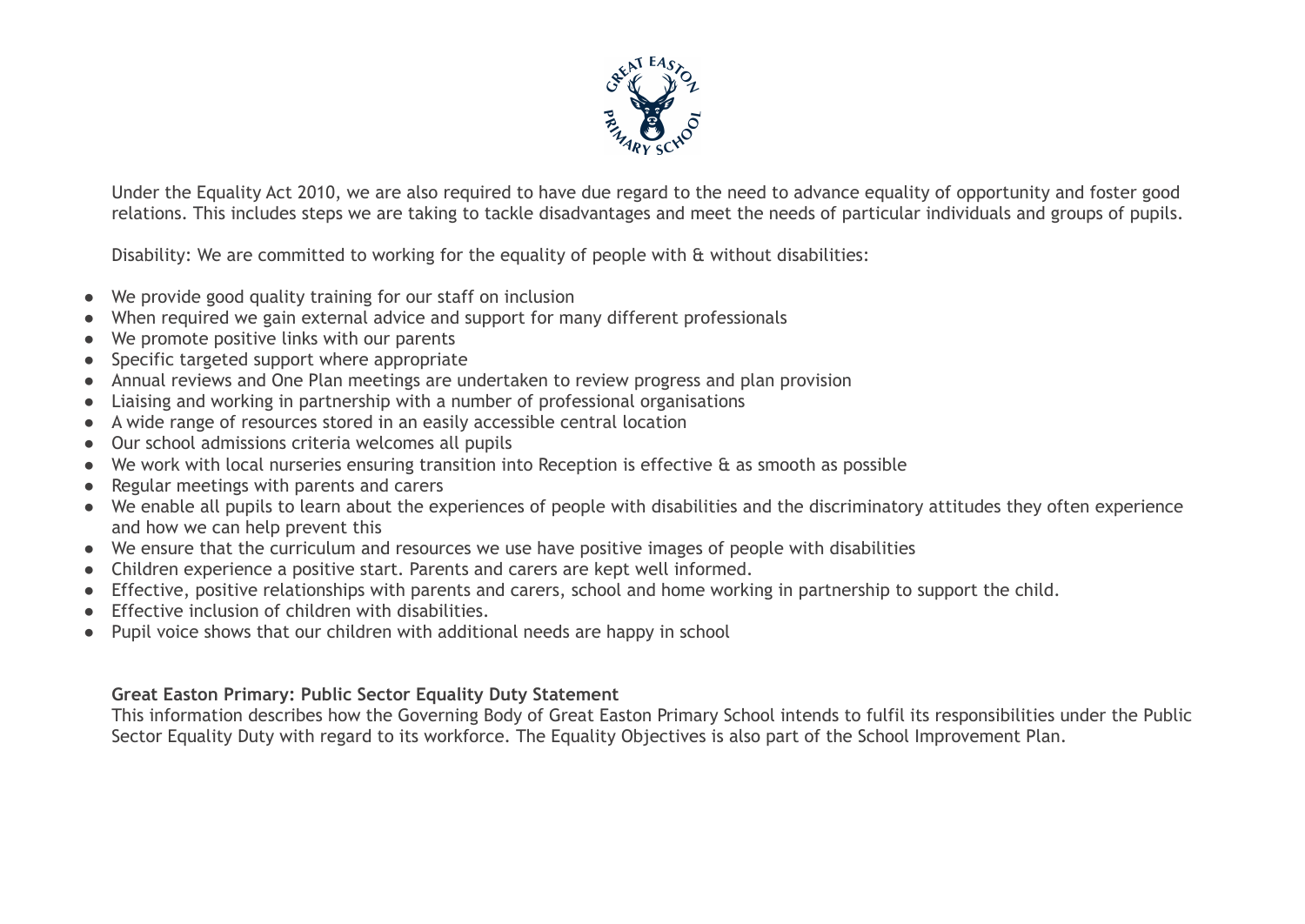

**We will have due regard to the need to:**

- Eliminate unlawful discrimination, harassment, victimisation and any other conduct prohibited by the Equality Act
- Advance equality of opportunity between people who share a protected characteristic and people who do not share it; and foster good relations between people who share a protected characteristic and those who do not share it.

### **We will collect and use equality information to help us to:**

- Identify key issues Understand the impact of our policies, practices and decisions on people with different protected characteristics, and thereby plan them more effectively;
- Assess whether you are discriminating unlawfully when carrying out any of our functions
- Identify what the key equality issues are for our organisation.
- Assess performance
- Benchmark our performance and processes against those of similar organisations, nationally or locally
- Take action
- Consider taking steps to meet the needs of staff who share relevant protected characteristics;
- Identify if there are any actions we can take to avoid discrimination and harassment, advance equality of opportunity or foster good relations;
- Make informed decisions about policies and practices which are based on evidence about the impact of our activities on equality
- Develop equality objectives to meet the specific duties;
- Have due regard to the aims of the general equality duty by ensuring that staff have appropriate information for decision-making.

## **Publication of Equality Information**

We will collect and use enough workforce information to effectively meet the general equality duty. Where relevant and proportionate we will publish on our website some information about the impact of our employment functions on people with the different protected characteristics in order to demonstrate compliance with the general equality duty.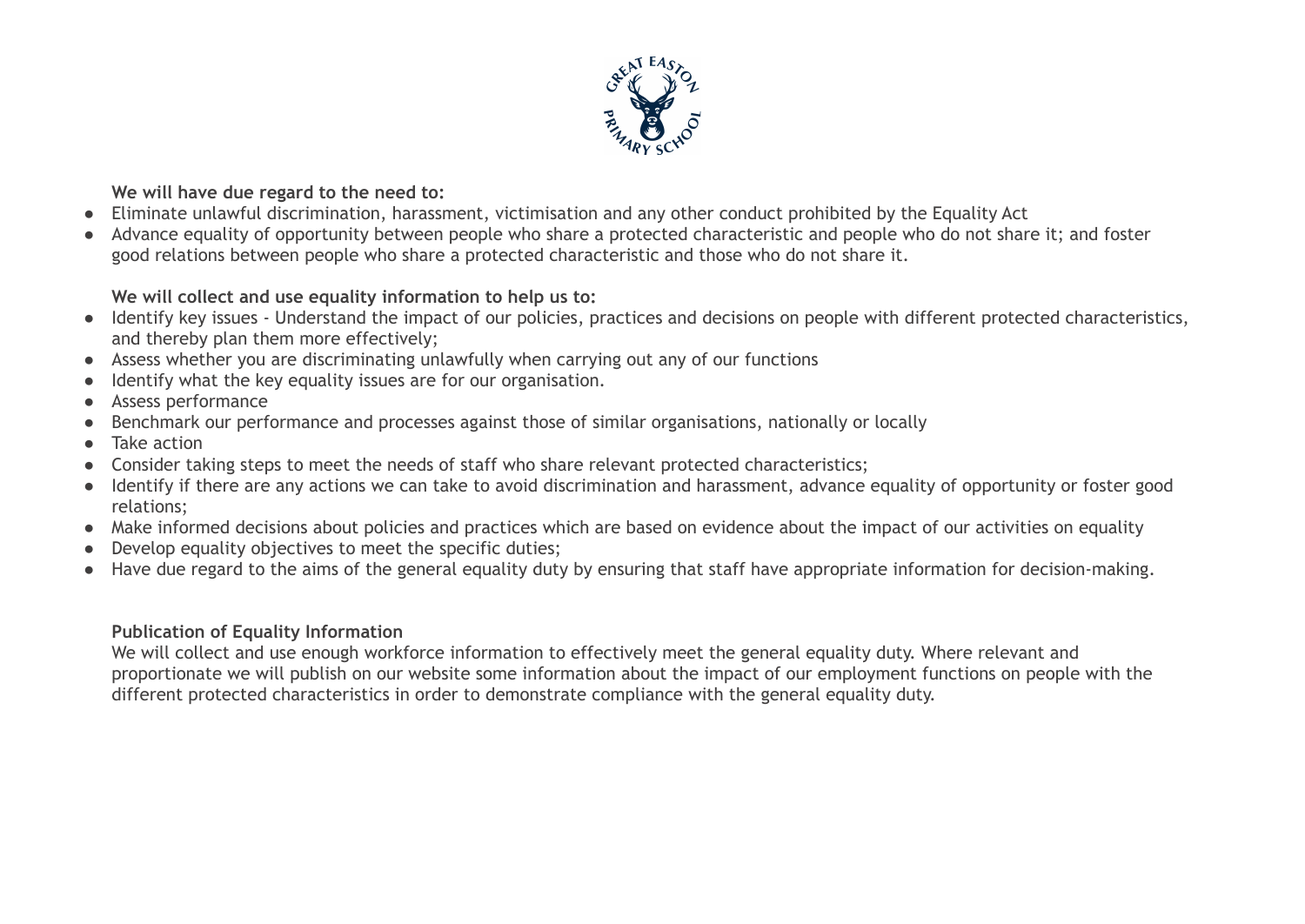

## **The Single Equality Plan**

These targets will ensure we promote a diverse society in the eyes of the children and treat all people fairly and with respect.

*Written in line with the Equalities Act 2010 and Schools (DFE May 2014)*

| Equality<br>Strand | Action                                                                                                                                                                                                                                                                           | How will the impact of the action<br>be monitored                                         | Responsible<br>Person                                          | Timescale                                                              | Early success indicators                                                                                                                                                                                 |
|--------------------|----------------------------------------------------------------------------------------------------------------------------------------------------------------------------------------------------------------------------------------------------------------------------------|-------------------------------------------------------------------------------------------|----------------------------------------------------------------|------------------------------------------------------------------------|----------------------------------------------------------------------------------------------------------------------------------------------------------------------------------------------------------|
| All                | Publish and promote the Equality Action Plan through the<br>school website, newsletter and staff meetings                                                                                                                                                                        | Question about parent awareness of<br>equality Policy and Action Plan in<br>parent survey | Claire<br>Jackman &<br><b>Sharon Scott</b>                     | Approve by<br>Governors<br>November 2021                               | Staff are familiar with the principles<br>of the Equality Action plan and use<br>them when planning lessons,<br>creating class room displays.<br>Parents are aware of the Equality<br><b>Action Plan</b> |
| All                | The number of pupils working at ARE and greater depth<br>is in line with National figures.<br>Monitor and analyse pupil progress and attainment by<br>race, gender and disability and act on any trends or<br>patterns in the data that require additional support for<br>pupils | Data analysed by race, gender and<br>disability, reports termly to governors              | <b>HT Claire</b><br>Jackman<br>Governing<br>body               | Data analysed<br>termly as part of<br>pupil progress<br>meetings       | Analysis of teacher assessments<br>/annual data demonstrates no<br>significant difference between<br>groups                                                                                              |
| All                | Ensure that the curriculum promotes role models and<br>heroes that young people positively identify with, which<br>reflects the school's diversity in terms of race, gender and<br>disability                                                                                    | Increase in pupils' participation<br>confidence and achievement levels                    | Claire J and<br>class teachers                                 | On-going. Planned<br>for in Courageous<br>Curriculum planning<br>days. | Notable increase in participation and<br>confidence of targeted groups                                                                                                                                   |
| All                | Promote spiritual moral social and cultural development<br>through assemblies with reference to equality and<br>diversity                                                                                                                                                        | Assembly planning file PSHE/RE<br>assessments                                             | Claire J                                                       | On-going                                                               | School community will be aware of<br>and tolerant towards others' culture,<br>religion, race, life choices and<br>disability                                                                             |
| All                | Promote Restorative Practice across all stakeholders to<br>empower positive resolutions, independence and<br>resilience.                                                                                                                                                         | Reduction in negative behaviours.<br>Pupil survey<br>PSHE subject monitoring/reports      | <b>SLT PSHE</b><br>lead, Laura,<br>teachers and<br><b>LSAs</b> | On-going                                                               | All Stake holders are aware of<br>Restorative practice                                                                                                                                                   |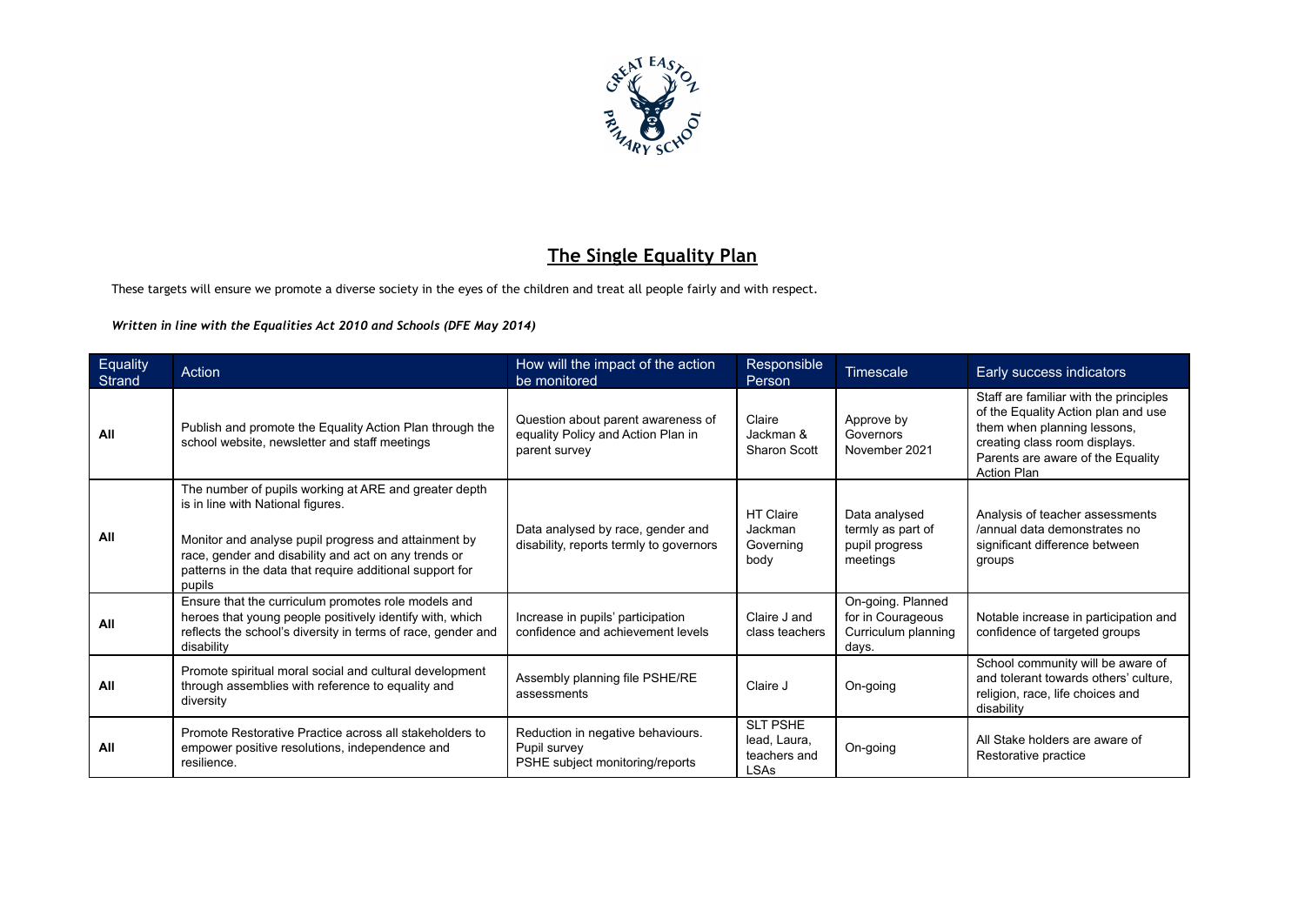

| All | Where appropriate ensure displays in classrooms and<br>corridors promote diversity in terms of race, gender and<br>ethnicity                                                 | Increase in pupil participation,<br>confidence and positive identity -<br>monitor through PSHE | Claire J and<br>subject<br>leaders | Reviewed termly by<br>SLT and subject<br>leaders | Diversity reflected in school displays<br>across all year groups |
|-----|------------------------------------------------------------------------------------------------------------------------------------------------------------------------------|------------------------------------------------------------------------------------------------|------------------------------------|--------------------------------------------------|------------------------------------------------------------------|
| All | Ensure all pupils are given the opportunity to make a<br>positive contribution to the life of the school e.g. through<br>involvement in the School Parliament (by election). | Increase in diverse pupil participation,<br>confidence and positive identity                   | Claire J, Holly,<br>Sam, Kathryn.  | On-going                                         | Diversity in membership                                          |

| Equality<br>Strand                | Action                                                                                                                                                                                                                                                                                                                             | How will the impact of the action<br>be monitored                                                                                                                                                                           | Responsible<br>Person             | Timescale                                                                                                                                                                                                                                                      | Early success indicators                                                                                                                                                                                                                                                                                                  |
|-----------------------------------|------------------------------------------------------------------------------------------------------------------------------------------------------------------------------------------------------------------------------------------------------------------------------------------------------------------------------------|-----------------------------------------------------------------------------------------------------------------------------------------------------------------------------------------------------------------------------|-----------------------------------|----------------------------------------------------------------------------------------------------------------------------------------------------------------------------------------------------------------------------------------------------------------|---------------------------------------------------------------------------------------------------------------------------------------------------------------------------------------------------------------------------------------------------------------------------------------------------------------------------|
| Homophobic<br>bullying            | Ensure all staff receive homophobic bullying training<br>and include as part of induction programme for all<br>new staff appointed. Identify, respond and report<br>homophobic incidents (language and bullying) as<br>outlined in the Single Equality Policy, report figures<br>to the Governing body on a termly basis.          | The head teacher/Governing body will<br>use the data to assess the impact of<br>the school's response to incidents i.e.<br>can repeat perpetrators be identified,<br>are pupils and parents satisfied with<br>the response. | Claire J<br>Governing<br>body     | Stonewall training to<br>be booked for lead<br>(Laura Wilson) and<br>then all staff to<br>receive homophobic<br>bullying training, new<br>staff as they arrive in<br>school to receive<br>training. Head<br>teacher termly<br>reports to Governors<br>On-going | All staff are aware of and respond to<br>homophobic incidents, staff are<br>confident to tackle incidents of<br>homophobic language and bullying.<br>Consistent nil reporting is challenged<br>by the Governing body Pupils are<br>aware of homophobic bullying.<br>Number of incidents of homophobic<br>bullying are few |
| Pupil<br><b>Premium</b><br>pupils | Track pupils, plan effective quality first teaching,<br>introduce specific interventions, enrich curriculum<br>through visits/visitors and experiences                                                                                                                                                                             | Tracking data, Intervention summaries<br>Pupil premium trackers case studies                                                                                                                                                | Claire J, Holly,<br>Sam, Kathryn. | On-going                                                                                                                                                                                                                                                       | Pupil premium pupils performance is<br>in line with national expectations                                                                                                                                                                                                                                                 |
| <b>SEN pupils</b>                 | Achieve a year on year (over three years) reduction<br>in the attainment gap in English and mathematics at<br>KS2 between pupils with a SEN statement/EHCP<br>and their peers. Track children. Plan effective quality<br>first teaching. Staff training into effective teaching of<br>SEN children. Provide intervention/resources | Tracking Data, IEP Intervention case<br>studies                                                                                                                                                                             | Kathryn and<br>Stacey             | On-going                                                                                                                                                                                                                                                       | SEN pupils performance is in line<br>with national expectations                                                                                                                                                                                                                                                           |
| <b>Extremism</b>                  | Ensure all staff and governors are aware of<br>extremism and radicalisation and how it can affect<br>pupils. Prevent agenda.                                                                                                                                                                                                       | Increase in staff awareness and<br>confidence                                                                                                                                                                               | Claire J                          | Claire J Prevent<br>update training<br>December 2021.                                                                                                                                                                                                          | All staff are aware of indicators of<br>radicalisation and extremism and<br>follow appropriate systems when<br>issues arise. Staff feel confident                                                                                                                                                                         |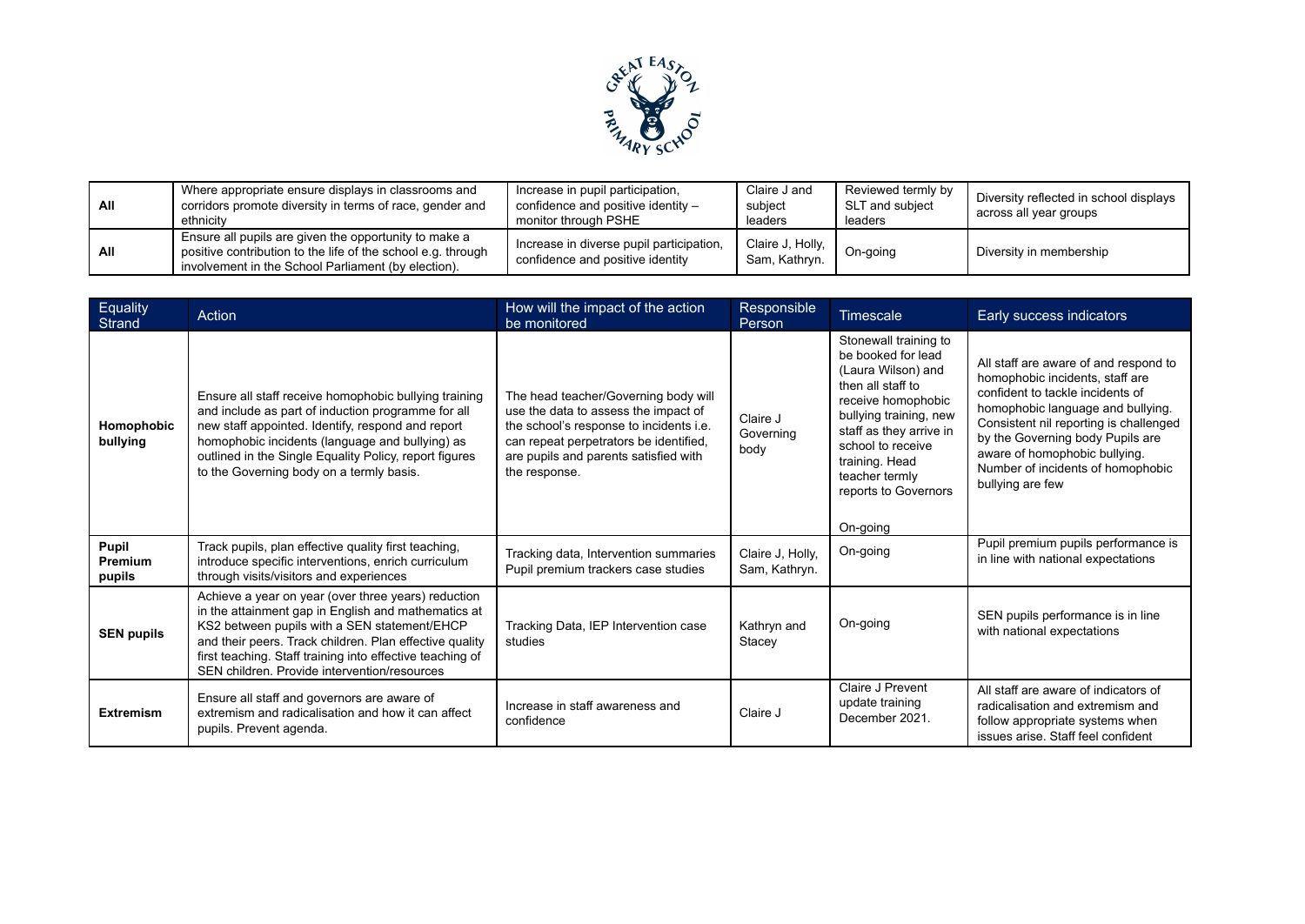

|                                           |                                                                                                                                                                                                                                                                                                              |                                                                                                                                                                                                                                                                                                                                                                                                             |                                                      | New Staff and<br>governors training as<br>necessary |                                                                                                                                                                                                                                                                                                                     |
|-------------------------------------------|--------------------------------------------------------------------------------------------------------------------------------------------------------------------------------------------------------------------------------------------------------------------------------------------------------------|-------------------------------------------------------------------------------------------------------------------------------------------------------------------------------------------------------------------------------------------------------------------------------------------------------------------------------------------------------------------------------------------------------------|------------------------------------------------------|-----------------------------------------------------|---------------------------------------------------------------------------------------------------------------------------------------------------------------------------------------------------------------------------------------------------------------------------------------------------------------------|
| <b>Extremism</b>                          | Protect pupils from extremism views including<br>religious extremism views by helping pupils to have<br>a balanced view as well as giving them coping<br>strategies in dealing with what may be external<br>pressures - assemblies PHSE lessons                                                              | PSHE/RE, pupil discussions                                                                                                                                                                                                                                                                                                                                                                                  | Claire J, Holly,<br>Sam, Kathryn.                    | On-going                                            | Pupils encouraged to and feel<br>confident to share views and be<br>tolerant of each other. All staff to<br>monitor content of conversations and<br>identify any areas of concern                                                                                                                                   |
| <b>Disability</b><br><b>Equality Duty</b> | To ensure where possible that the Governing Body<br>and the staff represent the diversity of the school                                                                                                                                                                                                      | Monitor applications as roles become<br>available with the GB                                                                                                                                                                                                                                                                                                                                               | Chair of<br>Governors                                | On-going                                            | Membership of the Governing Body<br>evolves to reflect the diversity of the<br>whole school                                                                                                                                                                                                                         |
| Race<br><b>Equality</b>                   | Try to ensure that adult role models are reflective<br>of a range of cultures.<br>Ensure that the curriculum provides opportunities<br>to learn about different cultures and ethnicities in<br>this country and globally.<br>Ensure staff feel confident in language to use and<br>promoting the BLM agenda. | Through the staff appointment<br>procedures be aware of the need to<br>promote race equality.<br>Invite a range of visitors to school<br>where possible to promote race<br>awareness.<br>lewisa@st-marysprittlewell.southend.s<br>ch.uk<br>Review the curriculum for Citizenship<br>to ensure that across the school there<br>is sufficient opportunity for all pupils<br>to learn about different cultures | CJ and SL<br>(PSHCE<br>Leader)<br>All staff.         | Ongoing                                             | Where equal outcomes to<br>recruitment procedures are found,<br>consideration to race equality issues<br>will be employed.<br>A range of visitors in school<br>reflective of differing races and<br>cultures.<br>Curriculum map includes<br>opportunities.<br>Resources around the school reflect<br>race equality. |
| Sexual<br>Orientation                     | Ensure that Sex & Relationship Education<br>recognises diverse family structures.<br>Continue work with whole school around the<br>Stonewall training on LGBT agenda.                                                                                                                                        | Ensure all staff respond appropriately<br>to questions raised by children<br>Use of assembly times.                                                                                                                                                                                                                                                                                                         | Led by Laura<br>Wilson, Claire<br>J and<br>teachers. | Ongoing                                             | Pupils recognise that families are<br>made from a range of gender and<br>sexual orientations.                                                                                                                                                                                                                       |
| Community<br>cohesion                     | Celebrate cultural events throughout the year to<br>increase pupil awareness and understanding of<br>different communities e.g. Diwali, Chinese New year,<br>Christmas, Eid.                                                                                                                                 | PSHE/RE assessments and assembly<br>plans. Talking to children.                                                                                                                                                                                                                                                                                                                                             | PSHE and RE<br>subject<br>leaders (Laura<br>and Sam) | On-going                                            | Increased awareness of different<br>communities shown in PSHE/RE                                                                                                                                                                                                                                                    |